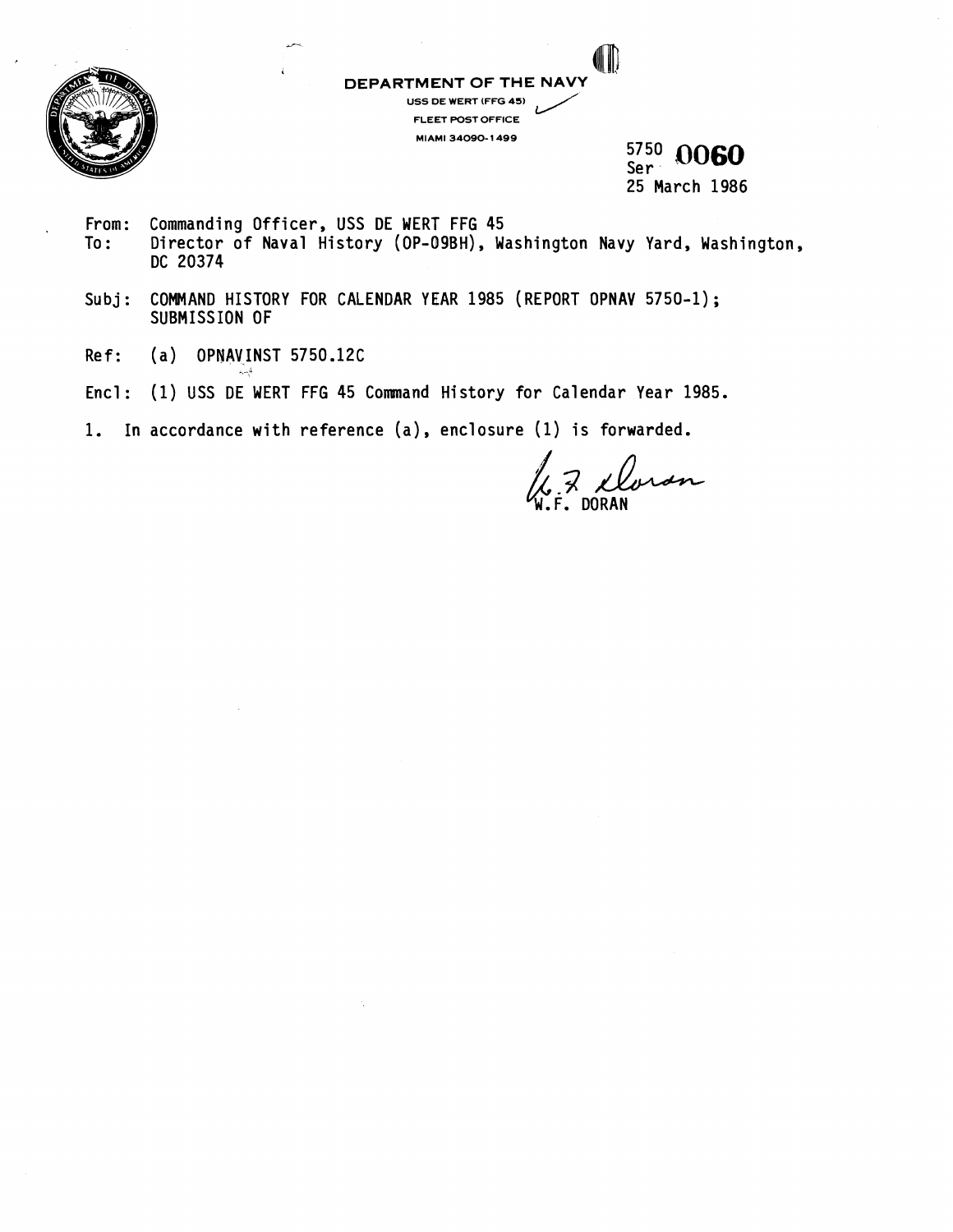USS DE WERT FFG 45 Command History for Calendar Year 1985

## 1. Narrative:

The ship was inport Charleston, \$outh Carolina on 1 January 1985, operating as a unit of Destroyer Squadron Six. Upon the completion of the holiday period the ship got underway from 8 through 11 January for various training exercises operating in the Charleston OPAREA. On 21 January the ship hosted 30 Education Parent winners for a tour of the ship and lunch. During the week of 21 January the ship was visited by COMNAVSURFLANT Engineering Mobile Training Team. The week was also taken up by a Combat System Post Overhaul Evaluation. The ship successfully conducted a inclining experiment on 26 through 28 January. 30 and 31 January were devoted to a Training Readiness Evaluation by Commander Destroyer Squadron Six and his staff. 4 and 5 February conducted Explosive Safety Review. Underway 6 February to Weapons Station Charleston for weapons onload, returning to Naval Station Charleston on the 8th of February. 15 February was our Departure Status Material Review. The period of 8 through 15 February was devoted to completion of final preparations for extensive training in Guantanamo Bay Cuba. Underway 15 through 18 February for the transit, arriving the morning of the 18th. Conducted Refresher Training 18 February through 26 March. Completed a successful Operational Propulsion Plant Examination Certification 25 through 26 March and then departed Cuba for a brief visit to Mayport, Florida, arriving on the 28th for a six hour fueling stop. HSL 42 Det 4 embarked 28 through 31 March for a one week work up. Conducted a CIWS exercise during the transit and destroyed the TDU. Returned to Charleston on 1 April and comenced an Intermediate Maintenance Availability with USS Sierra (AD 18) on 3 April. On 3 April hosted 35 NRD Columbus, Ohio educators for lunch and a tour of the ship. 9 April hosted a luncheon onboard for Vice Admiral Metcalf. The period of 15 through 19 April was dedicated to a Battle Force Inport Training Exercise. Vice Adm H.C. Mustin, Commander Second Fleet, and the American Bankers Association were hosted for lunch and a tour on 24 April. Aviation Assist Visit and Aviation Readiness Evaluation was conducted 29 April. 22 April through 3 May continued LAMPS MK I11 workups with the LAMPS Mobile Training Team Unit onboard. 4 May hosted Charleston Naval Shipyard, Engineering Duty Officers for a tour of the ship. 6 through 9 May conducted Supply Management Inspection Assist Visit. Received an overall outstanding grade, which was the best Supply Management Inspection Assist visit for any Charleston FFG. Underway 14 through 17 May for ASW operations with the LAMPS MK 111. 18 through 20 May conducted port visit in Mayport, Florida for HSL 42 Det 4 families and onload of LAMPS MK I11 parts. 20 through 22 May underway for Charleston. Inport Charleston till 31 May and then underway for Nassau, Bahamas with the LAMPS MK I11 Det embarked. Arrived Nassau on the 1st of June. Inport Nassau till the 4th of June and then underway for the Atlantic Undersea Test and Evaluation Center at St. Andros Island. Completed the LAMPS MK I11 qualification and proceeded to participate in COMTPUEX 3-85 with Commander Destroyer Squadron Three Two and six other ships of the U.S. Atlantic fleet. On 13 June conducted **a** successful SM-1 firing against a target drone. 20 June departed Virginia Capes Operating Area for a port visit in Halifax, Nova Scotia. Departed Halifax on 24 June and arrived in Portland, Maine 25 June for an overnight stop. 26 through 28 June underway for Charleston. During the transit conducted a CIWS exercise and destroyed the TDU. Disembarked the LAMPS MK I11 Det 28 June. During the period of 9

(Enclosure 1)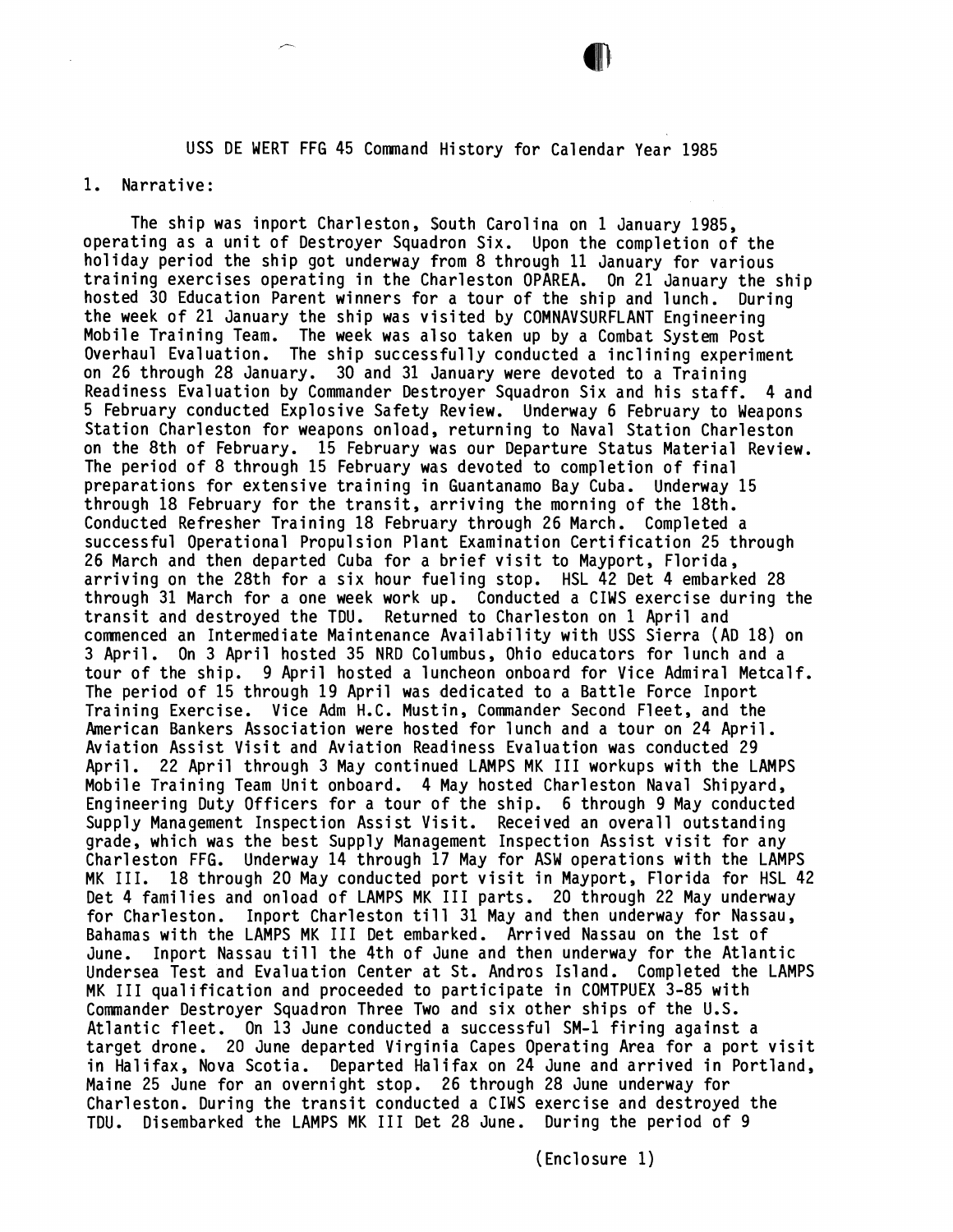through 12 July the ship hosted a group from the Senior Officer's MaterialReadiness Course. Auxiliary Systems Readiness Review was conducted during 22 through 25 July. The Combat Systems Readiness Review was conducted 29 July through 8 August. The ship made COMNAVSURFLANT "Super Star" list during the Supply Management Inspection conducted 30 July through 1 August. The Personnel and Administration Assistance Team conducted an assist visit during 5 through 8 August. Comnander Destroyer Squadron Six conducted a Command Administration Inspection 24 through 26 August. The ship got underway with the Air Det embarked 13 August through 7 September to participate in READEX 3-85 under the command of Commander Carrier Group Two, along with fifteen surface ships, 2 submarines of the U.S. Atlantic Fleet and one unit of the Royal Netherlands Navy. On 15 August conducted a CIWS exercise and destroyed the TDU. On 22 August the ship had another successful SM-1 firing against a target drone. The ship's Preparation for Overseas Movement, 7 through 30 September was interrupted by having to get underway for hurricane evasion 24 through 27 September. 1 October HSL 42 Det 4 embarked in preparation for deployment. The ship got underway on 2 October to participate in Indian Ocean 1-86 deployment, the ship's first major overseas deployment. On 9 October, during the transit across the Atlantic the ship scored the quickest 'Quick Draw" of the battle group. DE WERT in-chopped to the Sixth Fleet on 14 October and participated in Operation Display Determination 85, under the command of Commander Task Force 60 with 2 aircraft carriers, 16 warships, and 130 aircraft of the Sixth Fleet. This exercise proved to be predominately an AAW/ASW exercise. During the exercise the ship destroyed two Hayes Target with 7, 76MM rounds. On 24 October switched deployments with USS SCOTT (DD 996) from I/O 1-86 to MED 3-85 to enhance the Coral Sea battle groups ASW and surface surveillance capability. Detached on 28 October and arrived in Toulon, France for work-up for the French-hosted operation Isles D'or, under the comnand of Comnander Carrier Group TWO, with 5 U.S. warships, 1 U.S. submarine, 4 British warships, 1 Greek warship, 6 Italian warships, 4 Spanish warships, 8 French warships, 2 British submarines, 3 French submarines, and 1 Spanish submarine. The exercise took place 2 November through 12 November. DE WERT was the only U.S. unit operating with the blue forces. Upon completion of the exercise the ship arrived in St. Raphael, France 13 November for a 5 day port visit. Underway on the 18th of November. While transiting with the USS Coral Sea and USS Yorktown to Athens, Greece, the ship was diverted to support the American participation in escorting an Egyptian airliner carrying the hijackers of the Italian cruise liner Archilles Lauro that murdered an American passenger. The ship arrived Athens, Greece on 27 November and remained inport until1 the 5th of December. Underway from 5 through 11 December participating in carrier operations in the eastern Mediterranean. Conducted a CIWS exercise and destroyed the TDU. Also conducted a AAW gun shoot with the MK 75 76MM gun and destroyed the TDU the same day. Transited to Haifa, Israel and remained inport Haifa from 11 through 17 December. Transited directly to Naples Italy in company with the USS Coral Sea, USS R.K. Turner, USS Yorktown, and USS Coronado, 17 though 23 December. The remainder of the year was spent in an Intermediate Maintenance Availability in Naples, Italy with the USS Yellowstone (AD-41).

2. Special topics:

a. Commanding Officer: Commander Douglas M. Armstrong, USN, 19 November 1983 to present.

(Enclosure 1)